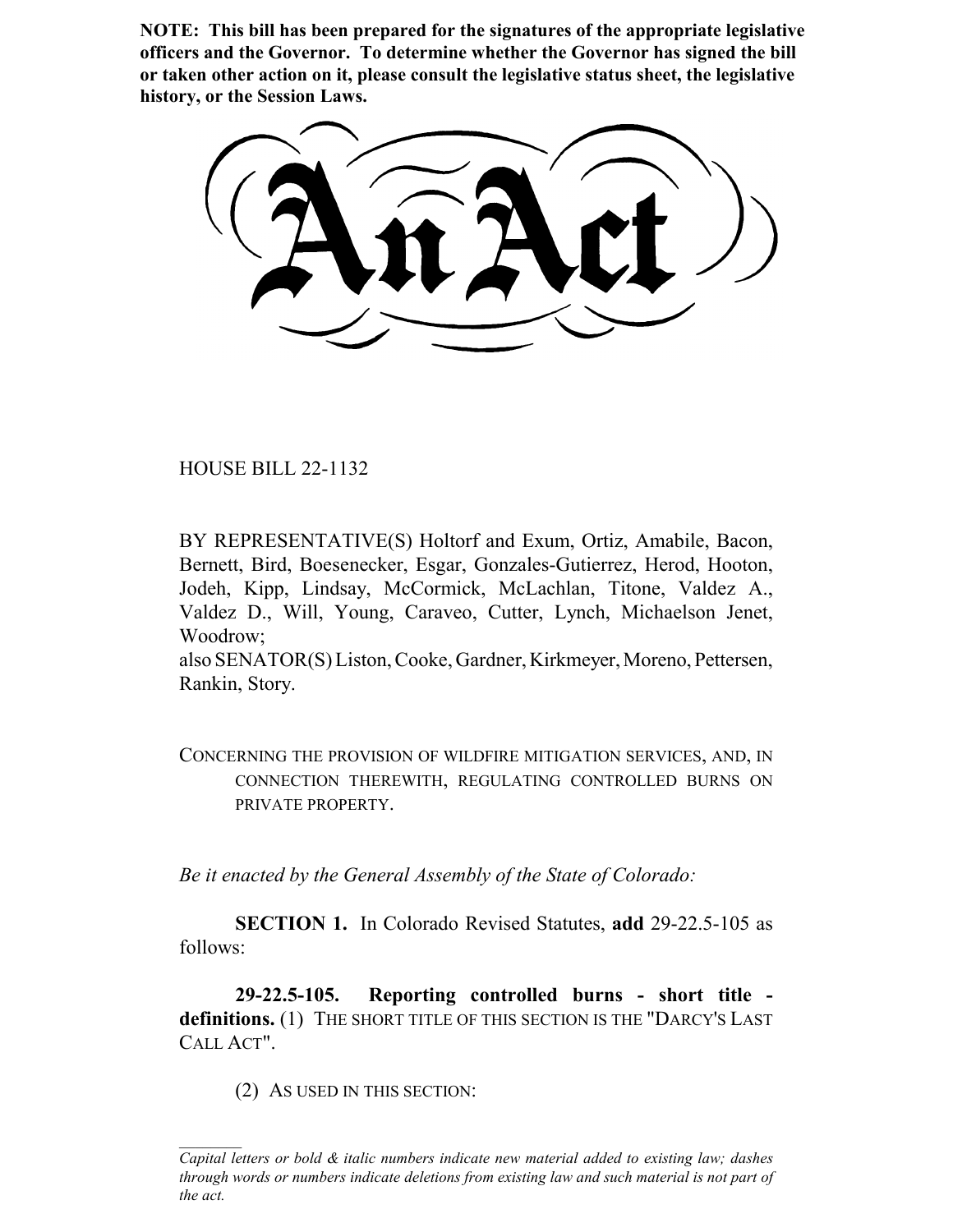(a) (I) "CONTROLLED BURN" MEANS, FOR PURPOSES OF THIS SECTION ONLY AND AS INTENTIONALLY STARTED ON PRIVATE PROPERTY THAT IS NOT CLASSIFIED AS AGRICULTURAL LAND, AS THAT TERM IS DEFINED IN SECTION 39-1-102 (1.6)(a), THE FOLLOWING TYPES OF BURNING:

(A) A BURN USED AS A TECHNIQUE IN FARMING OR LIVESTOCK PRODUCTION OR FOR OTHER PURPOSES TO CLEAR THE LAND OF EXISTING NATIVE VEGETATION OR CROP RESIDUE OR TO KILL WEEDS AND WEED SEEDS;

(B) A CONTROLLED DITCH BURN AS SET FORTH IN SECTION 24-33.5-1202 (3.4); EXCEPT THAT "CONTROLLED BURN" DOES NOT MEAN A BURN INVOLVING AN IRRIGATION DITCH;

(C) NONCOMMERCIAL BURNING OF TRASH; AND

(D) OPEN BURNING OF SLASH PILES, AS "OPEN BURNING" AND "SLASH" ARE DEFINED IN SECTION  $30-15-401$  (1) $(n.5)(V)$ .

(II) "CONTROLLED BURN" DOES NOT MEAN OPEN BURNING LAWFULLY CONDUCTED IN THE COURSE OF AGRICULTURAL OPERATIONS AS SET FORTH IN SECTION 18-13-109 (2)(b)(I).

(b) "FIRE DEPARTMENT" MEANS THE DULY AUTHORIZED FIRE PROTECTION ORGANIZATION OF A TOWN, CITY, COUNTY, OR CITY AND COUNTY, A FIRE PROTECTION DISTRICT, OR A METROPOLITAN DISTRICT OR COUNTY IMPROVEMENT DISTRICT THAT PROVIDES FIRE PROTECTION. "FIRE DEPARTMENT" ALSO INCLUDES VOLUNTEER FIRE DEPARTMENTS ORGANIZED UNDER SECTION 24-33.5-1208.5.

(3) BEFORE ANY PERSON CONDUCTS A CONTROLLED BURN, THE PERSON MUST PROVIDE NOTICE OF THE CONTROLLED BURN IN ACCORDANCE WITH LOCAL RULES AND REGULATIONS OR, WHERE NO LOCAL RULES AND REGULATIONS EXIST, TO THE LOCAL DISPATCH CENTER, THE COUNTY SHERIFF, AND WHERE APPLICABLE TO THE FIRE DEPARTMENT PROVIDING SERVICES TO THE AREA WHERE THE PRIVATE PROPERTY IS LOCATED. IN THE NOTICE REQUIRED BY THIS SUBSECTION (3), THE PERSON CONDUCTING THE CONTROLLED BURN MUST PROVIDE THE DATE, TIME, AND LOCATION WHERE THE CONTROLLED BURN WILL BE CONDUCTED, AND CONTACT INFORMATION FOR THE PERSON RESPONSIBLE FOR THE CONTROLLED BURN. THE FIRE

PAGE 2-HOUSE BILL 22-1132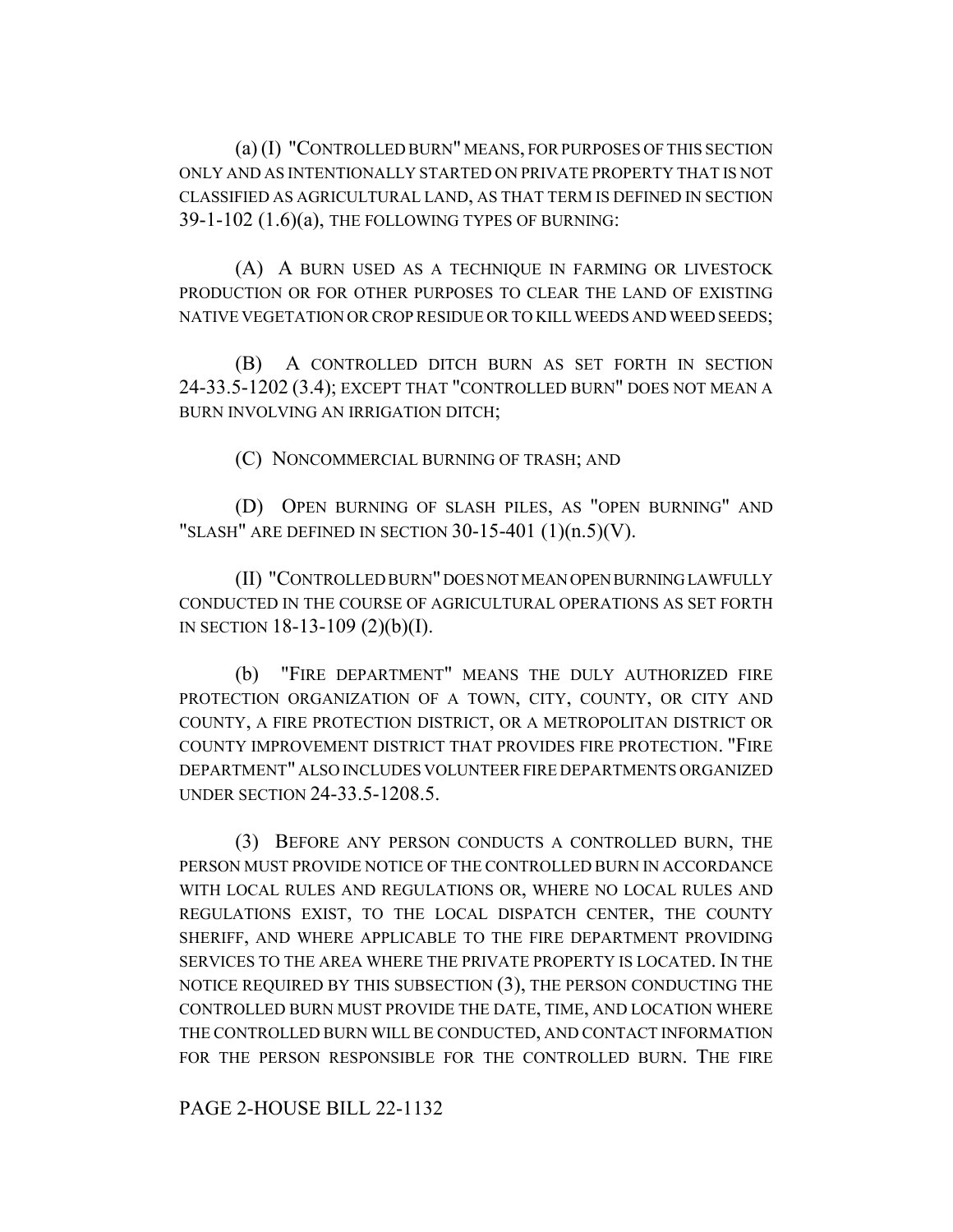DEPARTMENT MAY DETERMINE THAT FIRE DEPARTMENT PERSONNEL MUST BE ON STANDBY AT THE TIME OF THE CONTROLLED BURN FOR IT TO BE CONDUCTED.

(4) NOTHING IN THIS SECTION EXEMPTS A PERSON FROM COMPLYING WITH ANY OTHER APPLICABLE LOCAL, STATE, OR FEDERAL LAWS.

**SECTION 2.** In Colorado Revised Statutes, 24-33.5-1231, **add** (4.5) as follows:

**24-33.5-1231. Local firefighter safety and disease prevention fund - creation - grants - rules - repeal.** (4.5) ON THE EFFECTIVE DATE OF THIS SUBSECTION (4.5), THE STATE TREASURER SHALL TRANSFER ONE HUNDRED THOUSAND DOLLARS FROM THE GENERAL FUND TO THE FUND. THE DIVISION SHALL USE THIS MONEY TO AWARD NEED-BASED GRANTS TO VOLUNTEER FIRE DEPARTMENTS PURSUANT TO SUBSECTION (2) OF THIS SECTION.THIS SUBSECTION (4.5) IS REPEALED, EFFECTIVE JANUARY 1,2025.

**SECTION 3. Act subject to petition - effective date.** This act takes effect at 12:01 a.m. on the day following the expiration of the ninety-day period after final adjournment of the general assembly; except that, if a referendum petition is filed pursuant to section 1 (3) of article V of the state constitution against this act or an item, section, or part of this act within such period, then the act, item, section, or part will not take effect unless approved by the people at the general election to be held in